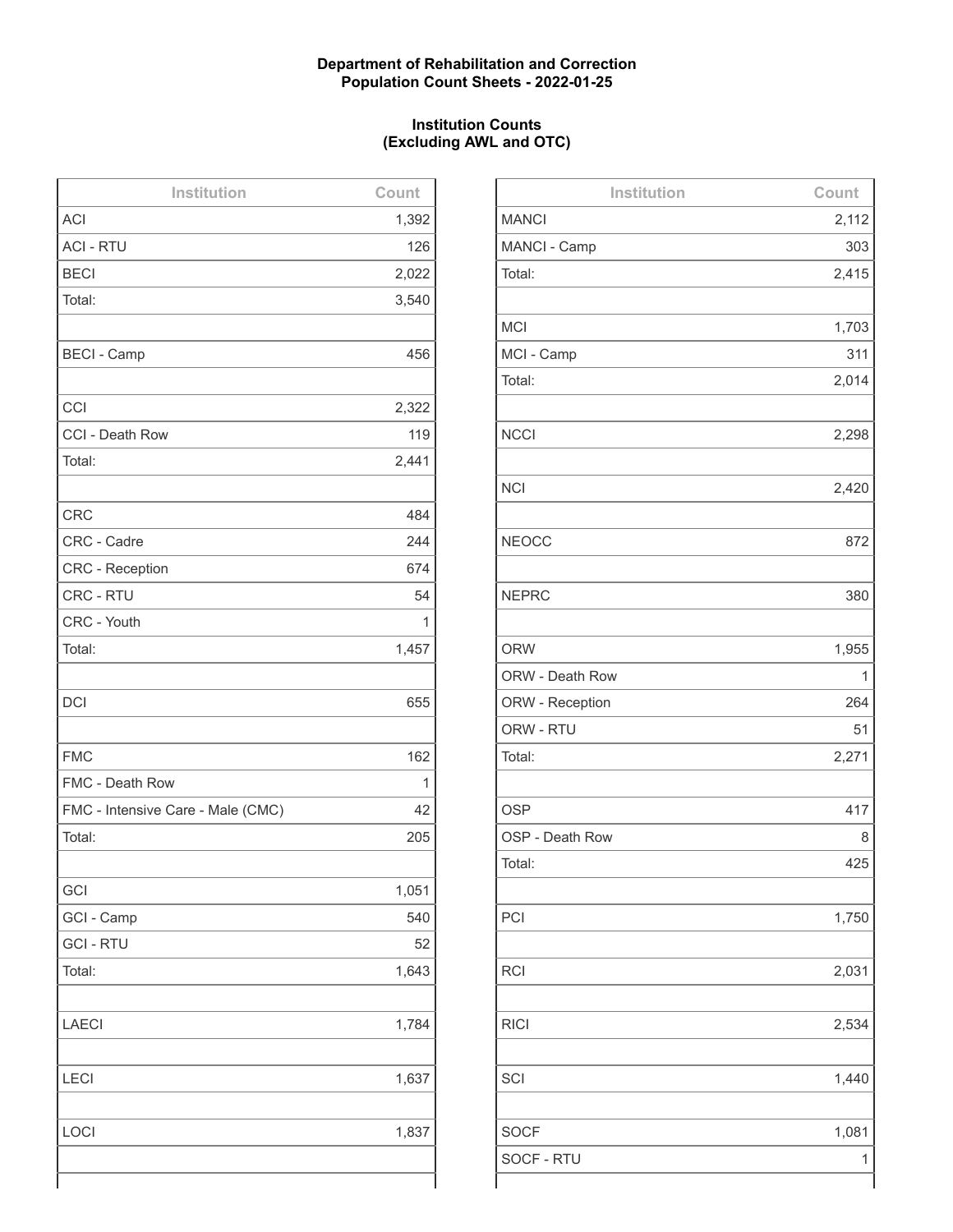|                  | <b>Total Population:</b> | 43,336 |
|------------------|--------------------------|--------|
|                  |                          |        |
| Total:           |                          | 910    |
| <b>WCI - RTU</b> |                          | 29     |
| <b>WCI</b>       |                          | 881    |
|                  |                          |        |
| Total:           |                          | 651    |
| <b>TOCI - PC</b> |                          | 131    |
| <b>TOCI</b>      |                          | 520    |
|                  |                          |        |
| Total:           |                          | 1,431  |
| TCI - Camp       |                          | 399    |
| <b>TCI</b>       |                          | 1,032  |
|                  |                          |        |
| Total:           |                          | 1,082  |

|  |  |  |  | * The Total Population includes 30 Offenders with Reason Codes 30 & 31. |  |  |
|--|--|--|--|-------------------------------------------------------------------------|--|--|
|  |  |  |  | ** The Total Population includes 29 Offenders with Reason Code 0A.      |  |  |

#### **Male Population by Security Level (Include AWL and Exclude OTC)**

| <b>Security Level</b>  |                   | <b>Body</b> | <b>AWL</b> | $(-OTC)$ | Total  |
|------------------------|-------------------|-------------|------------|----------|--------|
| <b>Total Level E</b>   |                   | 1,126       | 11         | 9        | 1,128  |
| Total Level 4          |                   | 989         | 10         | 5        | 994    |
| Total Level 3          |                   | 8,466       | 147        | 131      | 8,482  |
| <b>Total Level 2</b>   |                   | 15,537      | 156        | 107      | 15,586 |
| <b>Total Level 1</b>   |                   | 13,716      | 132        | 86       | 13,762 |
| <b>Total Death Row</b> |                   | 131         | $\Omega$   | 0        | 131    |
|                        | <b>Total Male</b> | 39,965      | 456        | 338      | 40,083 |

#### **Female Population by Institution (Include AWL and Exclude OTC)**

|                        | $\cdot$             |             |              |          |       |
|------------------------|---------------------|-------------|--------------|----------|-------|
| Institution            |                     | <b>Body</b> | <b>AWL</b>   | $(-OTC)$ | Total |
| <b>DCI</b>             |                     | 654         | 3            | 3        | 654   |
| <b>FMC</b>             |                     | 6           | 0            | 0        | 6     |
| <b>NEPRC</b>           |                     | 380         |              | 0        | 381   |
| <b>ORW</b>             |                     | 1,955       | 29           | 21       | 1,963 |
| <b>ORW - Death Row</b> |                     |             | $\mathbf{0}$ | 0        |       |
| ORW - Reception        |                     | 264         | 6            | 5        | 265   |
| ORW - RTU              |                     | 51          | $\Omega$     | $\Omega$ | 51    |
|                        | <b>Total Female</b> | 3,311       | 39           | 29       | 3,321 |
|                        |                     |             |              |          |       |

| <b>Total Population:</b> | 43,276 | 495 | 367 | 43 404 |
|--------------------------|--------|-----|-----|--------|
|                          |        |     |     |        |

| <b>LORCI</b>             | 727   |
|--------------------------|-------|
| <b>LORCI - Cadre</b>     | 195   |
| <b>LORCI - Reception</b> | 154   |
| Total:                   | 1,076 |
|                          |       |
| <b>MACI</b>              | 383   |
| MACI - Minimum           | 1,298 |
| Total:                   | 1,681 |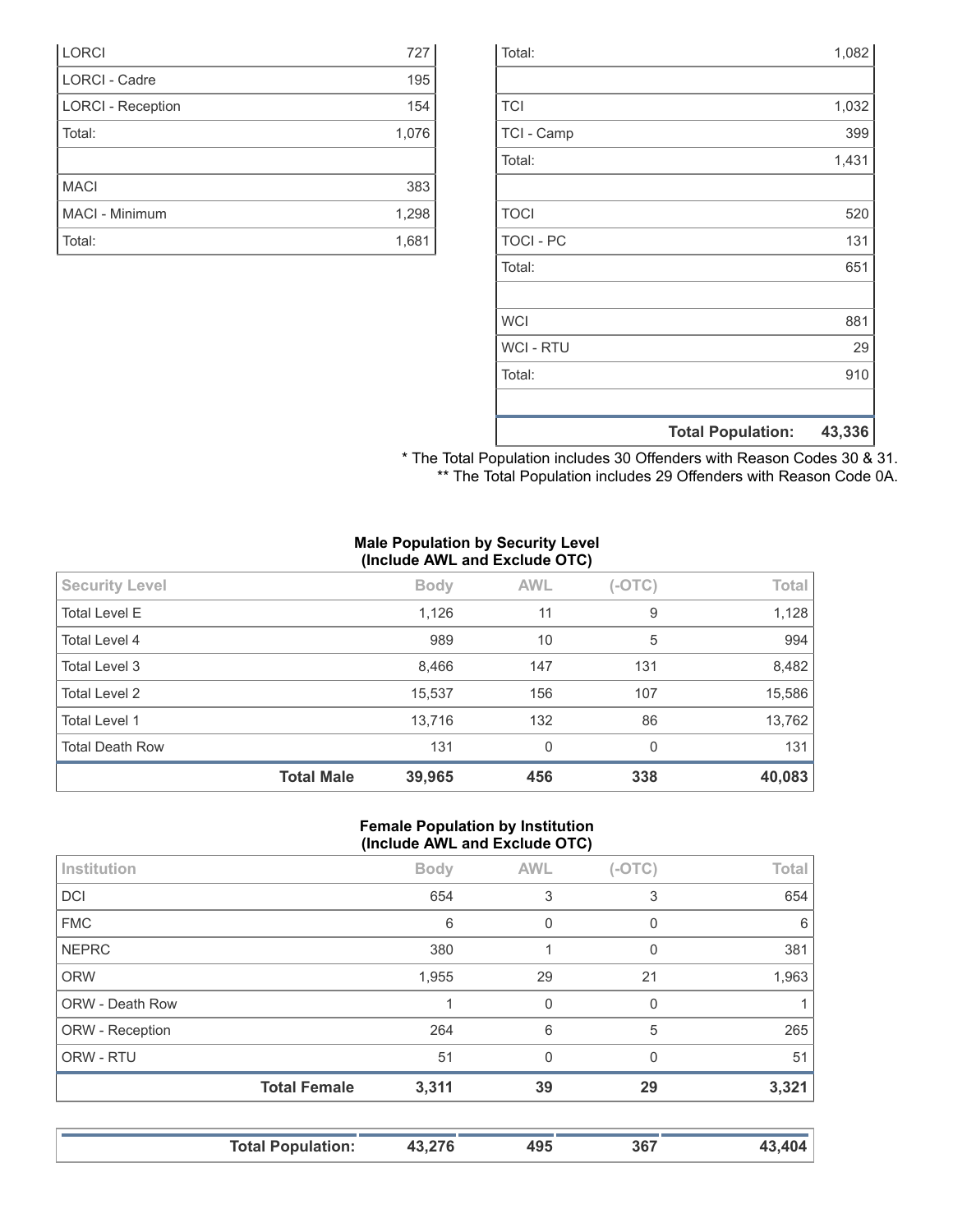| Institution    |                      | <b>Body</b>               | <b>AWL</b>                | $(-OTC)$                  | Total          |
|----------------|----------------------|---------------------------|---------------------------|---------------------------|----------------|
| ACI            |                      | $\ensuremath{\mathsf{3}}$ | $\mathbf 0$               | $\mathsf{O}\xspace$       | $\sqrt{3}$     |
| ${\sf CRC}$    |                      | 1                         | $\mathbf 0$               | $\mathsf{O}\xspace$       | $\mathbf{1}$   |
| CRC - RTU      |                      | $\,6\,$                   | $\mathbf 0$               | $\mathsf 0$               | $\,6\,$        |
| <b>FMC</b>     |                      | $\sqrt{2}$                | $\mathbf 0$               | $\mathbf 0$               | $\sqrt{2}$     |
| LECI           |                      | 28                        | $\mathbf 0$               | $\mathsf 0$               | 28             |
| LORCI          |                      | $\overline{2}$            | $\mathbf 0$               | $\mathsf{O}\xspace$       | $\sqrt{2}$     |
| <b>MACI</b>    |                      | $\,8\,$                   | $\mathbf 0$               | $\mathsf{O}\xspace$       | $\,8\,$        |
| <b>MANCI</b>   |                      | 16                        | $\mathbf 0$               | $\mathsf{O}\xspace$       | $16\,$         |
| OSP            |                      | 333                       | $\overline{2}$            | $\sqrt{2}$                | 333            |
| RCI            |                      | 38                        | $\mathbf 0$               | $\mathsf{O}\xspace$       | 38             |
| <b>RICI</b>    |                      | 2                         | $\mathbf 0$               | $\mathsf{O}\xspace$       | $\sqrt{2}$     |
| SOCF           |                      | 526                       | $\,$ 5 $\,$               | $\overline{4}$            | 527            |
| $\mathsf{TCI}$ |                      | 18                        | $\mathbf 0$               | $\mathsf{O}\xspace$       | 18             |
| <b>TOCI</b>    |                      | 132                       | $\ensuremath{\mathsf{3}}$ | $\ensuremath{\mathsf{3}}$ | 132            |
| TOCI - PC      |                      | $\overline{2}$            | $\mathbf 0$               | $\mathsf 0$               | $\sqrt{2}$     |
| WCI            |                      | $\sqrt{3}$                | $\mathbf{1}$              | $\mathsf{O}\xspace$       | $\overline{4}$ |
| WCI - RTU      |                      | $\,6\,$                   | $\mathbf 0$               | $\mathsf{O}\xspace$       | $6\,$          |
|                | <b>Total Level 5</b> | 1,126                     | 11                        | $9$                       | 1,128          |

## **Male Population by Institution: Security Level 5 and E (Include AWL and Exclude OTC)**

## **Male Population by Institution: Security Level 4 (Include AWL and Exclude OTC)**

| Institution                       | <b>Body</b> | <b>AWL</b>       | $(-OTC)$    | Total          |
|-----------------------------------|-------------|------------------|-------------|----------------|
| ACI                               | 4           | 0                | 0           |                |
| CRC                               | 3           | $\mathbf 0$      | $\mathbf 0$ | 3              |
| CRC - Reception                   | 2           | $\mathbf 0$      | $\mathbf 0$ | $\overline{2}$ |
| CRC - RTU                         | 11          | $\mathbf 0$      | 0           | 11             |
| <b>FMC</b>                        |             | $\mathbf 0$      | 0           |                |
| FMC - Intensive Care - Male (CMC) | 1           | $\mathbf 0$      | $\mathbf 0$ |                |
| LORCI                             | 5           | $\mathbf 0$      | 0           | 5              |
| <b>MACI</b>                       | 13          | $\boldsymbol{0}$ | 0           | 13             |
| <b>OSP</b>                        | 56          | $\mathbf 0$      | $\mathbf 0$ | 56             |
| <b>SOCF</b>                       | 502         | $\,8\,$          | 5           | 505            |
| SOCF - RTU                        |             | $\mathbf 0$      | 0           |                |
| <b>TOCI</b>                       | 370         | 2                | $\mathbf 0$ | 372            |
| TOCI - PC                         | 12          | $\mathbf 0$      | $\Omega$    | 12             |
| <b>WCI-RTU</b>                    | 8           | 0                | 0           | 8              |
| <b>Total Level 4</b>              | 989         | 10               | 5           | 994            |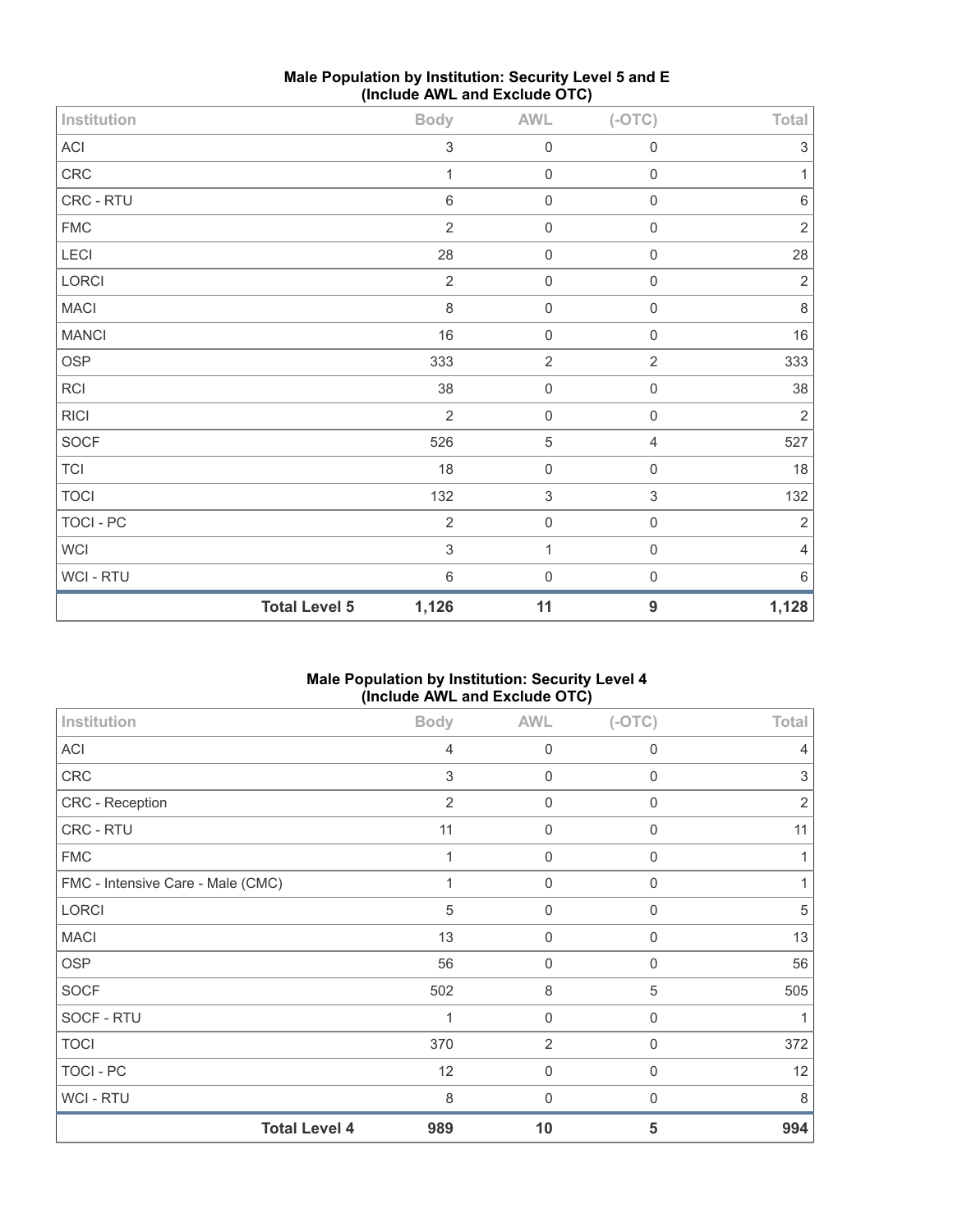| <b>Male Population by Institution: Security Level 3</b> |
|---------------------------------------------------------|
| (Include AWL and Exclude OTC)                           |

| Institution                       | <b>Body</b>    | <b>AWL</b>               | $(-OTC)$            | Total        |
|-----------------------------------|----------------|--------------------------|---------------------|--------------|
| ACI                               | 17             | $\mathbf 0$              | $\mathsf{O}\xspace$ | 17           |
| <b>ACI - RTU</b>                  | $\mathbf{1}$   | $\mathsf{O}\xspace$      | $\mathbf 0$         | $\mathbf{1}$ |
| <b>BECI</b>                       | 18             | $\mathbf{1}$             | $\mathbf{1}$        | 18           |
| CCI                               | 15             | $\mathbf 0$              | $\mathbf 0$         | 15           |
| CRC                               | 189            | 30                       | 28                  | 191          |
| CRC - Cadre                       | 5              | $\mathbf 0$              | $\mathbf 0$         | $\mathbf 5$  |
| CRC - Reception                   | 298            | $\overline{\mathcal{I}}$ | $\boldsymbol{7}$    | 298          |
| CRC - RTU                         | 36             | $\mathbf 0$              | $\mathsf 0$         | 36           |
| <b>FMC</b>                        | $10$           | $\mathbf 0$              | $\mathbf 0$         | $10$         |
| FMC - Intensive Care - Male (CMC) | $\mathbf 1$    | $\mathbf 0$              | $\mathsf{O}\xspace$ | $\mathbf{1}$ |
| GCI                               | 1              | $\mathbf 0$              | $\mathbf 0$         | $\mathbf{1}$ |
| LAECI                             | 24             | $\mathbf{1}$             | $\mathbf{1}$        | 24           |
| LECI                              | 1,252          | $\boldsymbol{9}$         | $\,6\,$             | 1,255        |
| LOCI                              | $\overline{7}$ | $\mathbf 0$              | $\mathbf 0$         | 7            |
| LORCI                             | 344            | 44                       | 44                  | 344          |
| LORCI - Cadre                     | 72             | $\mathbf 0$              | $\mathbf 0$         | 72           |
| <b>LORCI - Reception</b>          | 105            | $\sqrt{2}$               | $\sqrt{2}$          | 105          |
| <b>MACI</b>                       | 268            | $\mathbf{1}$             | $\mathbf{1}$        | 268          |
| <b>MANCI</b>                      | 1,808          | 14                       | 11                  | 1,811        |
| MCI                               | $\mathsf 3$    | $\mathbf 0$              | $\mathbf 0$         | $\,$ 3 $\,$  |
| NCCI                              | 16             | $\mathsf{O}\xspace$      | $\mathsf{O}\xspace$ | 16           |
| <b>NCI</b>                        | 10             | $\mathbf 0$              | $\mathsf 0$         | 10           |
| <b>NEOCC</b>                      | 453            | 11                       | $10$                | 454          |
| OSP                               | 5              | $\mathbf 0$              | $\mathsf{O}\xspace$ | $\sqrt{5}$   |
| PCI                               | 29             | $\mathsf{O}\xspace$      | $\mathsf{O}\xspace$ | 29           |
| <b>RCI</b>                        | 1,700          | 11                       | $10$                | 1,701        |
| <b>RICI</b>                       | 16             | $\mathbf 0$              | $\mathbf 0$         | 16           |
| SCI                               | 12             | $\mathsf{O}\xspace$      | $\mathsf{O}\xspace$ | 12           |
| SOCF                              | 50             | $\mathbf{1}$             | $\mathbf{1}$        | 50           |
| <b>TCI</b>                        | 844            | $\,8\,$                  | $\,6\,$             | 846          |
| TCI - Camp                        | $\mathbf{1}$   | $\mathsf{O}\xspace$      | $\mathsf 0$         | $\mathbf{1}$ |
| <b>TOCI</b>                       | 13             | $\mathbf{1}$             | $\mathbf{1}$        | 13           |
| <b>TOCI - PC</b>                  | 47             | $\mathsf 0$              | $\mathsf{O}\xspace$ | 47           |
| <b>WCI</b>                        | 784            | 6                        | $\overline{2}$      | 788          |
| WCI - RTU                         | 12             | $\boldsymbol{0}$         | $\mathsf{O}\xspace$ | 12           |
| <b>Total Level 3</b>              | 8,466          | 147                      | 131                 | 8,482        |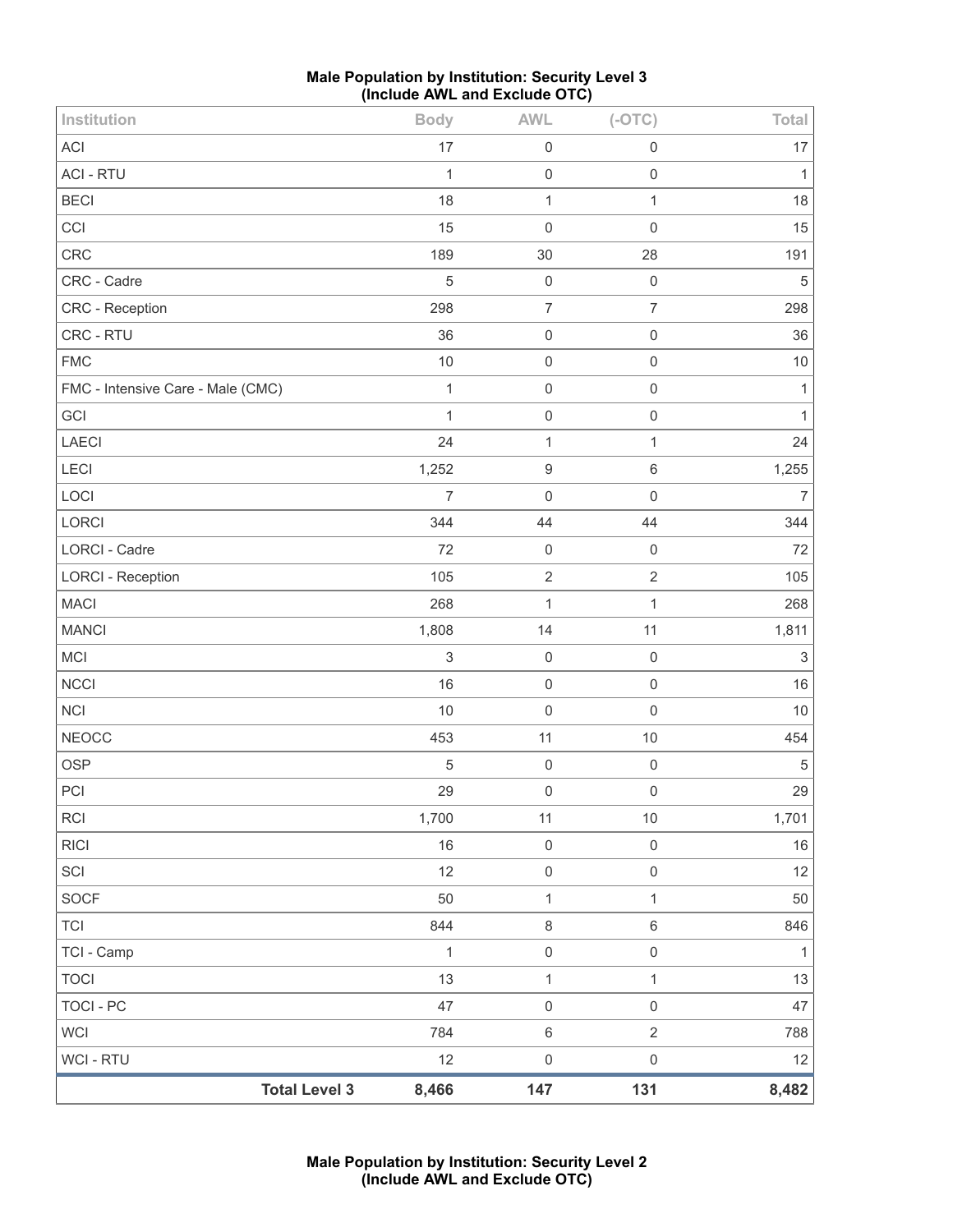| Institution                       | <b>Body</b>    | <b>AWL</b>          | $(-OTC)$            | Total        |
|-----------------------------------|----------------|---------------------|---------------------|--------------|
| <b>ACI</b>                        | 780            | $\,$ 5 $\,$         | $\mathbf 0$         | 785          |
| <b>ACI - RTU</b>                  | 101            | $\mathbf{1}$        | $\mathbf 0$         | 102          |
| <b>BECI</b>                       | 1,301          | 10                  | $\,8\,$             | 1,303        |
| CCI                               | 1,740          | 11                  | $\overline{7}$      | 1,744        |
| CRC                               | 129            | $\overline{7}$      | $\sqrt{5}$          | 131          |
| CRC - Cadre                       | 209            | $\mathbf 0$         | $\mathbf 0$         | 209          |
| CRC - Reception                   | 196            | $\mathbf{1}$        | $\mathbf 0$         | 197          |
| CRC - RTU                         | $\mathbf{1}$   | $\mathbf 0$         | $\mathbf 0$         | $\mathbf{1}$ |
| CRC - Youth                       | $\mathbf{1}$   | $\mathsf{O}\xspace$ | $\mathbf 0$         | 1            |
| DCI                               | $\mathbf{1}$   | $\mathbf 0$         | $\mathbf 0$         | $\mathbf{1}$ |
| <b>FMC</b>                        | 18             | $\sqrt{4}$          | 1                   | 21           |
| FMC - Intensive Care - Male (CMC) | 8              | $\mathbf 0$         | $\mathbf 0$         | $\,8\,$      |
| GCI                               | 550            | $\sqrt{2}$          | $\sqrt{2}$          | 550          |
| <b>GCI - RTU</b>                  | 41             | $\mathbf 0$         | $\mathbf 0$         | 41           |
| LAECI                             | 1,013          | 16                  | 15                  | 1,014        |
| <b>LECI</b>                       | 357            | $\mathbf 0$         | $\mathbf 0$         | 357          |
| LOCI                              | 949            | 13                  | $\,6\,$             | 956          |
| LORCI                             | 116            | $\,8\,$             | $\,8\,$             | 116          |
| <b>LORCI - Cadre</b>              | 55             | $\mathbf 0$         | $\mathbf 0$         | 55           |
| <b>LORCI - Reception</b>          | 29             | $\mathbf 0$         | $\mathbf 0$         | 29           |
| <b>MACI</b>                       | 94             | $\mathbf{1}$        | $\mathbf 1$         | 94           |
| <b>MANCI</b>                      | 272            | $\mathbf{1}$        | 1                   | 272          |
| MCI                               | 1,173          | 12                  | $\sqrt{5}$          | 1,180        |
| <b>NCCI</b>                       | 874            | $\sqrt{5}$          | $\sqrt{5}$          | 874          |
| <b>NCI</b>                        | 1,349          | 16                  | 14                  | 1,351        |
| <b>NEOCC</b>                      | 418            | $9\,$               | $\boldsymbol{9}$    | 418          |
| OSP                               | $\mathbf{1}$   | $\mathbf 0$         | $\mathbf 0$         | $\mathbf{1}$ |
| PCI                               | 976            | $\boldsymbol{9}$    | $\mathbf{1}$        | 984          |
| <b>RCI</b>                        | 292            | $\sqrt{2}$          | $\sqrt{2}$          | 292          |
| <b>RICI</b>                       | 1,359          | $17\,$              | 13                  | 1,363        |
| SCI                               | 895            | $\,6\,$             | $\overline{4}$      | 897          |
| SOCF                              | $\overline{2}$ | $\mbox{O}$          | $\mathbf 0$         | $\sqrt{2}$   |
| <b>TCI</b>                        | 131            | $\mathbf 0$         | $\mathbf 0$         | 131          |
| TCI - Camp                        | $\mathbf{1}$   | $\mathbf 0$         | $\mathbf 0$         | 1            |
| <b>TOCI</b>                       | 5              | $\mathbf 0$         | $\mathbf 0$         | $\sqrt{5}$   |
| <b>TOCI - PC</b>                  | 70             | $\mathbf 0$         | $\mathsf{O}\xspace$ | 70           |
| WCI                               | 30             | $\pmb{0}$           | $\mathsf 0$         | $30\,$       |
| <b>Total Level 2</b>              | 15,537         | 156                 | 107                 | 15,586       |